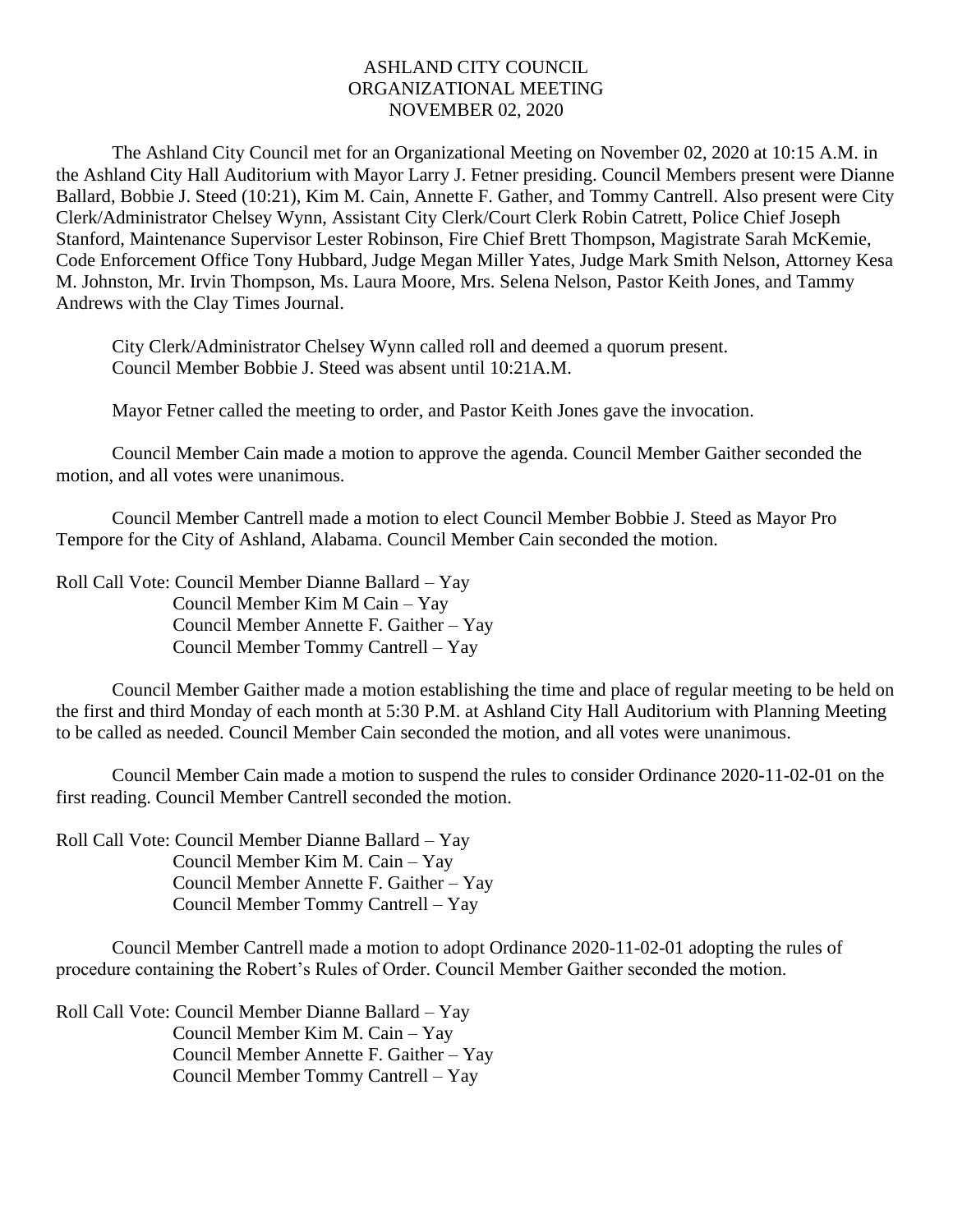Council Member Cantrell made a motion to approve the appointment of committees. (Copy of Committees Attached) Council Member Steed seconded the motion, and all votes were unanimous.

Council Member Cain made a motion to Appoint Chelsey Wynn as City Clerk/Administrator for the City of Ashland. Council Member Gaither seconded the motion.

Roll Call Vote: Council Member Dianne Ballard – Yay Council Member Bobbie J. Steed – Yay Council Member Kim M. Cain – Yay Council Member Annette F. Gaither – Yay Council Member Tommy Cantrell – Yay

Council Member Gaither made a motion to Appoint Joseph Stanford as Police Chief for the City of Ashland. Council Member Cain seconded the motion.

Roll Call Vote: Council Member Dianne Ballard – Yay Council Member Bobbie J. Steed – Yay Council Member Kim M. Cain – Yay Council Member Annette F. Gaither – Yay Council Member Tommy Cantrell – Yay

Council member Cantrell made a motion to Appoint Brett Thompson as Fire Chief for the City of Ashland. Council Member Gaither seconded the motion.

Roll Call Vote: Council Member Dianne Ballard – Yay Council Member Bobbie J. Steed – Yay Council Member Kim M. Cain – Yay Council Member Annette F. Gaither – Yay Council Member Tommy Cantrell – Yay

Council Member Gaither made a motion to Appoint Gregory Varner as Attorney for the City of Ashland. Council Member Cain seconded the motion.

Roll Call Vote: Council Member Dianne Ballard – Yay Council Member Bobbie J. Steed – Yay Council Member Kim M. Cain – Yay Council Member Annette F. Gaither – Yay Council Member Tommy Cantrell – Yay

Council Member Gaither made the motion to Appoint Mark Smith Nelson as Municipal Court Judge for the City of Ashland. Council Member Cain seconded the motion, and all votes were unanimous.

Judge Megan Miller Yates administered the Oath of Office to Judge Mark Smith Nelson.

Council Member Gaither made a motion to Appoint Kesa M. Johnston as Municipal Court Prosecutor for the City of Ashland. Council Member Cantrell seconded the motion, and all votes were unanimous.

Judge Mark Smith Nelson administered the Oath of Office to Prosecutor Kesa M. Johnston.